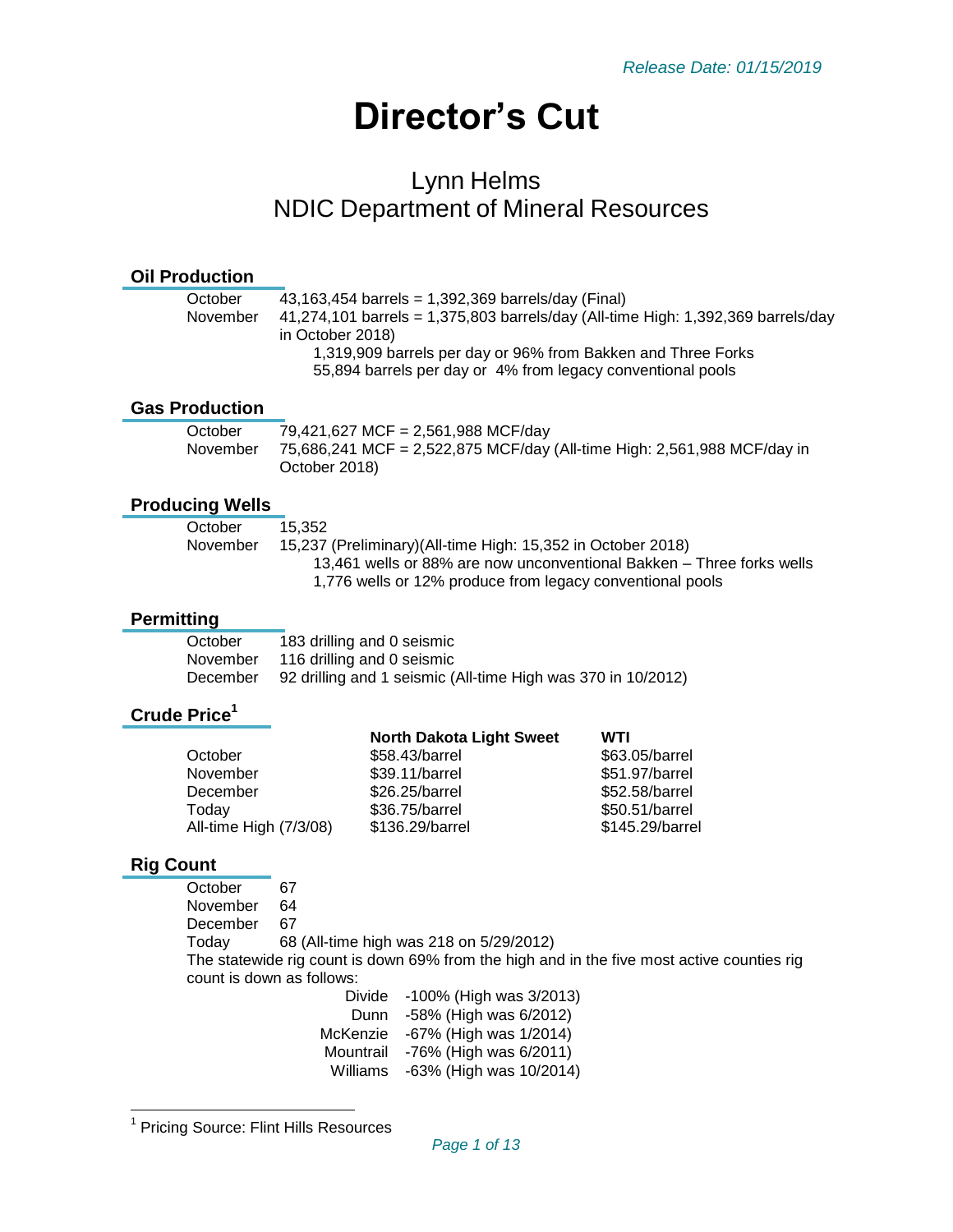## **Comments:**

The drilling rig count was down three from October to November, increased three from November to December, and is currently up one from December to today. Operators have shifted from running the minimum number of rigs to incremental increases and decreases based on gas capture, completion crew availability, and oil price. Current operator plans are to add 1-5 rigs in 2019 depending on workforce and infrastructure constraints.

The number of well completions has become variable again due to oil price, gas capture, workforce, and weather:

| September | 135 (Final)      |
|-----------|------------------|
| October   | 103 (Final)      |
| November  | 63 (Preliminary) |

OPEC approved a plan to decrease production through the first half of 2019 to balance Venezuela's export collapse and exemptions to US sanctions on Iran. Futures markets and EIA still anticipate oversupply through mid-year 2019. US crude oil inventories are now above the long term average, but falling.

#### World liquid fuels production and consumption balance



million barrels per day 106

Source: Short-Term Energy Outlook, January 2019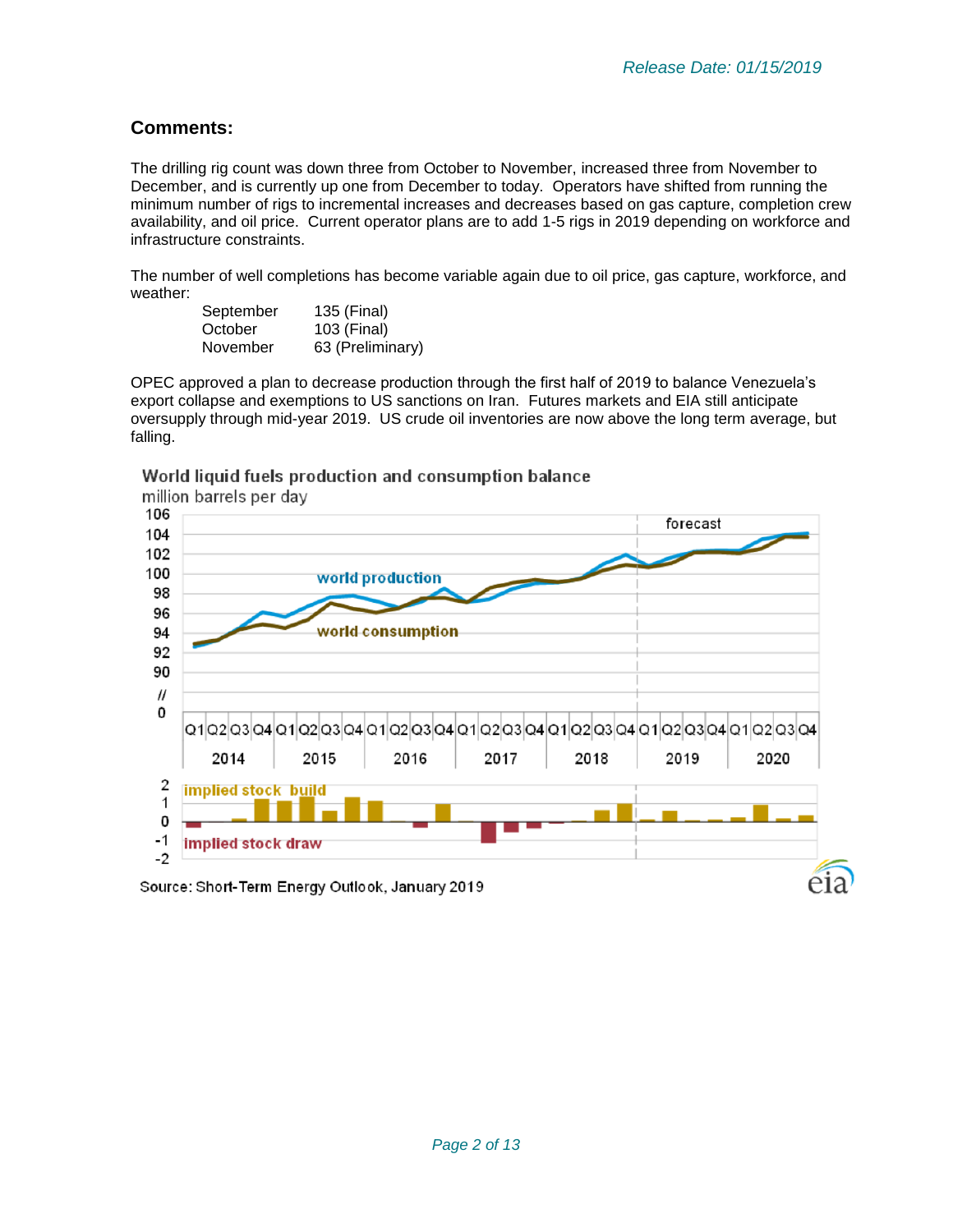

# Crude oil stocks (million barrels) and days of supply

Over 99% of drilling now targets the Bakken and Three Forks formations.

From end of October to end of November:

l

- Estimated wells waiting on completion<sup>2</sup> is 957 (Down 2)
- Estimated inactive well count<sup>3</sup> is 1,381(Up 18)

Crude oil take away capacity including rail deliveries to coastal refineries is more than adequate.

Gas capture, workforce, and competition with the Permian and Anadarko shale oil plays for capital continue to limit drilling rig count. Utilization rate for rigs capable of 20,000+ feet is 60-70% and for shallow well rigs (7,000 feet or less) 40-50%.

Drilling permit activity decreased sharply from October to November then decreased again from November to December due to holidays and the beginning of winter weather impacts slowing well pad construction. Operators continue to maintain a permit inventory that will accommodate varying oil prices for the next 12 months.

Rigs actively drilling on federal surface in the Dakota Prairie Grasslands is up one to three.

 $^2$  The number of wells waiting on completions is an estimate on the part of the director based on idle well count and a typical five year average. Neither the State of North Dakota, nor any agency officer, or employee of the State of North Dakota warrants the accuracy or reliability of this product and shall not be held responsible for any losses caused by this product. Portions of the information may be incorrect or out of date. Any person or entity that relies on any information obtained from this product does so at his or her own risk.

<sup>3</sup> Includes all well types on IA and AB statuses: **IA** = Inactive shut in >3 months and <12 months; **AB** = Abandoned (Shut in >12 months)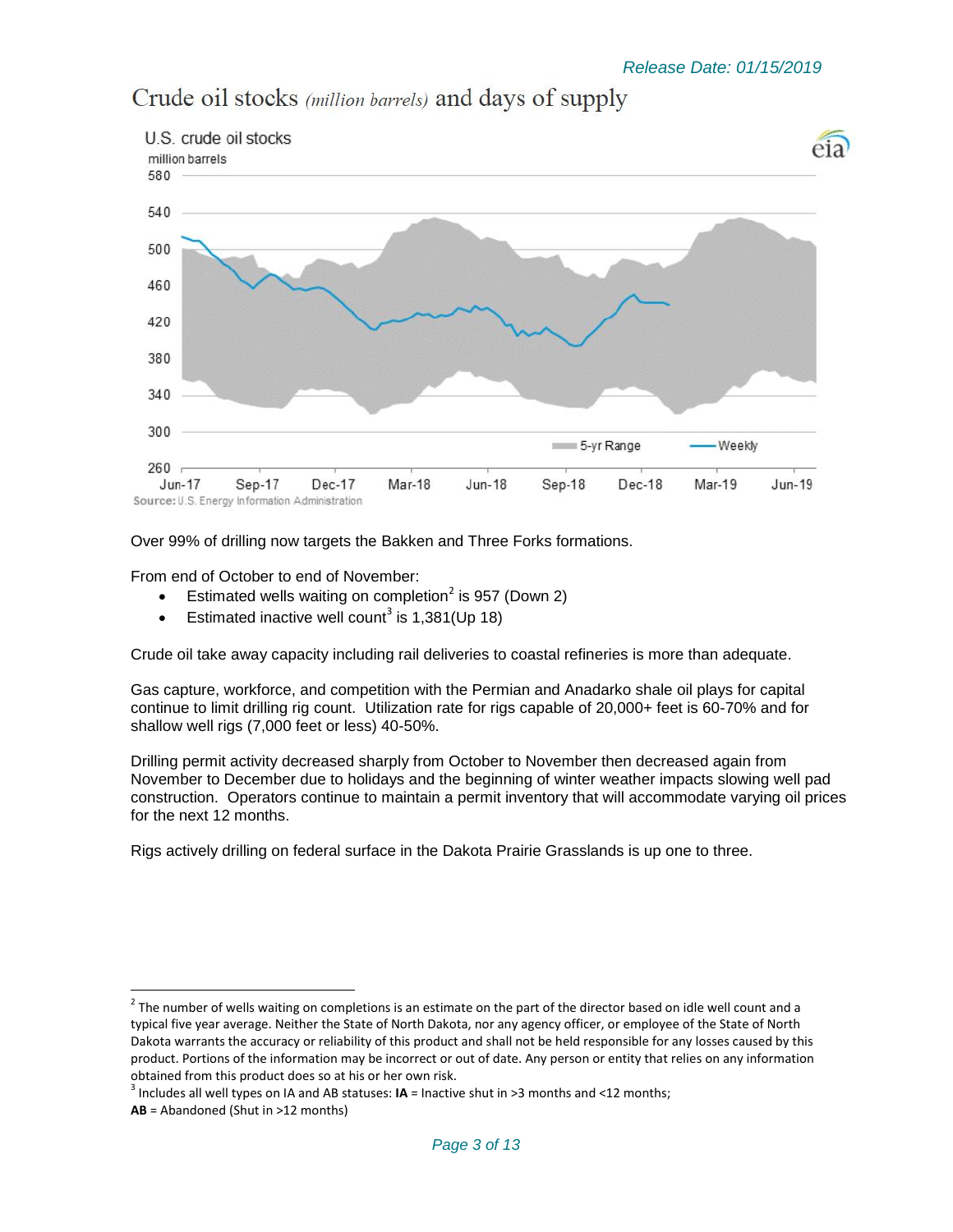Activity on the Fort Berthold Reservation is as follows: 16 drilling rigs (2 on fee lands and 14 on trust lands) 304,783 barrels of oil per day (194,230 from trust lands & 110,553 from fee lands) 2,017 active wells (1,458 on trust lands & 559 on fee lands) 102 wells waiting on completion 404 approved drilling permits (317 on trust lands & 87 on fee lands)

4,535 potential future wells (3,330 on trust lands & 1,205 on fee lands)

Seismic activity is very slow. There are 3 surveys active, 0 recording, 2 NDIC reclamation projects, 0 remediating, 1 suspended, and 2 permitted.

US natural gas storage remained 15% below the five-year average indicating potential for price improvement in the future. North Dakota shallow gas exploration could be economic at future gas prices, but is not at the current price.

The price of natural gas delivered to Northern Border at Watford City is down \$1.80 at \$2.30/MCF. This results in a current oil to gas price ratio of 16 to 1. The state wide percentage of gas flared increased to 21% with the daily volume of gas flared from October to November down 0.29 to 527 million cubic feet per day. The November Bakken capture percentage was 80%. The historical high flared percent was 36% in 09/2011.

Gas capture statistics are as follows:

| October captured  | 63,077,950 MCF = 2,034,773 MCF/day      |
|-------------------|-----------------------------------------|
| November captured | 59,875,592 MCF = 1,995,853 MCF/day      |
|                   | (All-time high was 2.08BCFD in 09/2018) |
| Statewide         | 79%                                     |
| Statewide Bakken  | 80%                                     |
| Non-FBIR Bakken   | 81%                                     |
| FBIR Bakken       | 73%                                     |
| Trust FBIR Bakken | 68%                                     |
| Fee FBIR          | 93%                                     |
|                   |                                         |

The Commission has established the following gas capture goals:

| 74% | October 1, 2014 through December 31, 2014 |
|-----|-------------------------------------------|
| 77% | January 1, 2015 through March 31, 2016    |
| 80% | April 1, 2016 through October 31, 2016    |
| 85% | November 1, 2016 through October 31, 2018 |
| 88% | November 1, 2018 through October 31, 2020 |
| 91% | Beginning November 1, 2020                |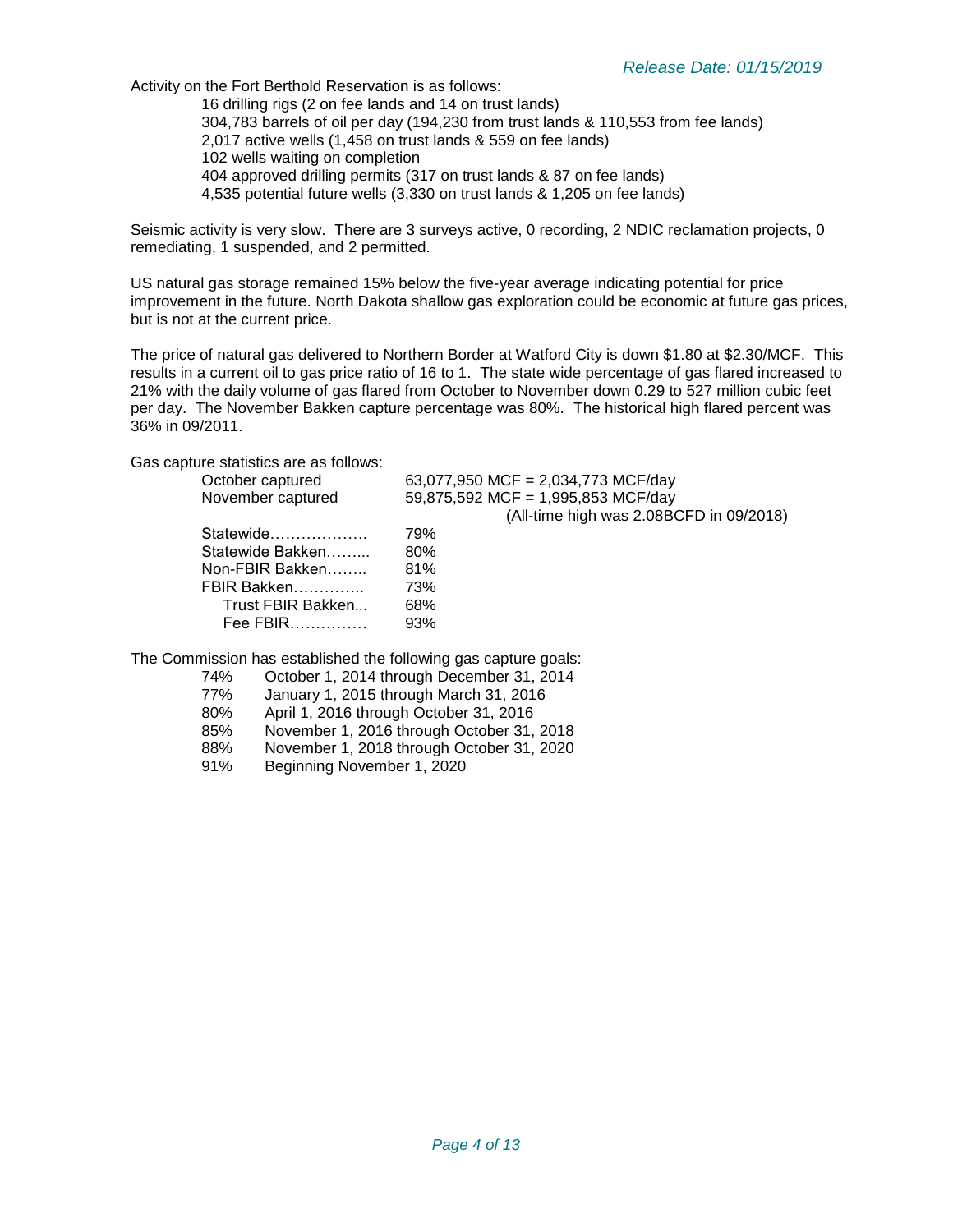## **Agency Updates:**

#### **Bureau of Indian Affairs**

**BIA** has published a new final rule to update the process for obtaining rights of way on Indian land. The rule was published 11/19/15 and became effective 12/21/15. The final rule can be found at [https://www.federalregister.gov/articles/2015/11/19/2015-28548/rights-of-way-on-indian-land.](https://www.federalregister.gov/articles/2015/11/19/2015-28548/rights-of-way-on-indian-land) On 3/11/16, the Western Energy Alliance filed a complaint and motion for a temporary restraining order and/or a preliminary injunction. On 4/19/16, the US District court for the District of North Dakota issued an order denying the motion for a preliminary injunction. Secretary Zinke has expressed interest in revising right of way rules to simplify and speed up the process.

#### **Bureau of Land Management**

**BLM** on 6/6/18 BLM published Information Bulletin No. 2018-061 to remind BLM offices of the existing procedures for streamlining NEPA review under applicable statutes, regulations, and guidance and to encourage BLM offices to use these tools consistently and effectively. These tools include: (1) Determinations of NEPA Adequacy (DNAs), (2) statutory and administrative CXs, and (3) oil and gas field-wide programmatic NEPA analyses based on reasonable foreseeable development scenarios that can be used to expedite compliance with NEPA at the APD stage. This IB is a significant step in the right direction for North Dakota oil and gas operators. North Dakota continues to support current legislation in congress and BLM rule making that will further streamline NEPA review and permitting. The IB can be viewed at [https://www.blm.gov/policy/ib-2018-061.](https://www.blm.gov/policy/ib-2018-061)

**BLM** on 6/12/18 BLM published Permanent Instruction Memorandum No. 2018-014 to establish policies and procedures for processing Federal Applications for Permit to Drill (APD) proposing to drill into and produce leased Federal minerals from well pads on entirely non-Federal locations. This IM is a significant step in the right direction for North Dakota property owners, but falls short of the recognition that production of federal minerals from a horizontal well located on state or private surface should not be treated as a major federal action. The IM can be viewed at [https://www.blm.gov/policy/pim-2018-014.](https://www.blm.gov/policy/pim-2018-014)

**BLM** published a new final rule 43 CFR Parts 3100, 3160 and 3170 to update and replace its regulations on venting and flaring of natural gas effective 1/17/16. The final rule can be viewed online at [https://www.blm.gov/programs/energy-and-minerals/oil-and-gas/operations-and](https://www.blm.gov/programs/energy-and-minerals/oil-and-gas/operations-and-production/methane-and-waste-prevention-rule)[production/methane-and-waste-prevention-rule.](https://www.blm.gov/programs/energy-and-minerals/oil-and-gas/operations-and-production/methane-and-waste-prevention-rule) North Dakota, Wyoming, Montana, Western Energy Alliance, and IPAA filed for a preliminary injunction to prevent the rule going into effect until the case is settled. A hearing in Casper, Wyoming was held 1/6/17. On 1/16/17 the court denied all of the petitioners' motions for preliminary injunctions. **On 2/3/17 the US House of Representatives voted 221-191 to approve a Congressional Review Act resolution against the rule.** On 3/28/17 President Trump issued an executive order which in part directs "The Secretary of the Interior shall review the following final rules, and any rules and guidance issued pursuant to them, for consistency with the policy set forth in section 1 of this order and, if appropriate, shall, as soon as practicable, suspend, revise, or rescind the guidance, or publish for notice and comment proposed rules suspending, revising, or rescinding those rules:". This rule is included in the list as item (iv). North Dakota plans to continue active participation in the litigation of this rule until the BLM takes final action eliminating the rule. **On 5/10/17 the Senate voted 51 to 49 against the CRA, allowing the rule to remain in effect.** On 6/27/17 U.S. D. Ct. Judge Skavdahl granted BLM's motion to extend the merits briefing schedule by 90 days, based on BLM's APA 705 stay and BLM's representations regarding its plans to reconsider the VF Rule. Opening briefs were filed 7/3/17. On 7/5/17 California and New Mexico sued BLM in the U.S. District Court for the Northern District of California, seeking a declaratory judgement that BLM's APA 705 stay was illegal and vacating the stay. The relief they request would vacate the stay of the January 2018 compliance et al deadlines, bringing them all back into force. BLM officials encouraged North Dakota to intervene. On 7/12/17 a group of NGOs including the Fort Berthold Protectors of Water and Earth Rights filed a separate suit against the BLM in federal court in the U.S. District Court for the Northern District of California, seeking a declaratory judgement that BLM's APA 705 stay was illegal and vacating the stay. California and New Mexico, along with various environmental groups, have challenged BLM's stay in the Northern District of California, and filed a motion for summary judgment on 7/26/17. On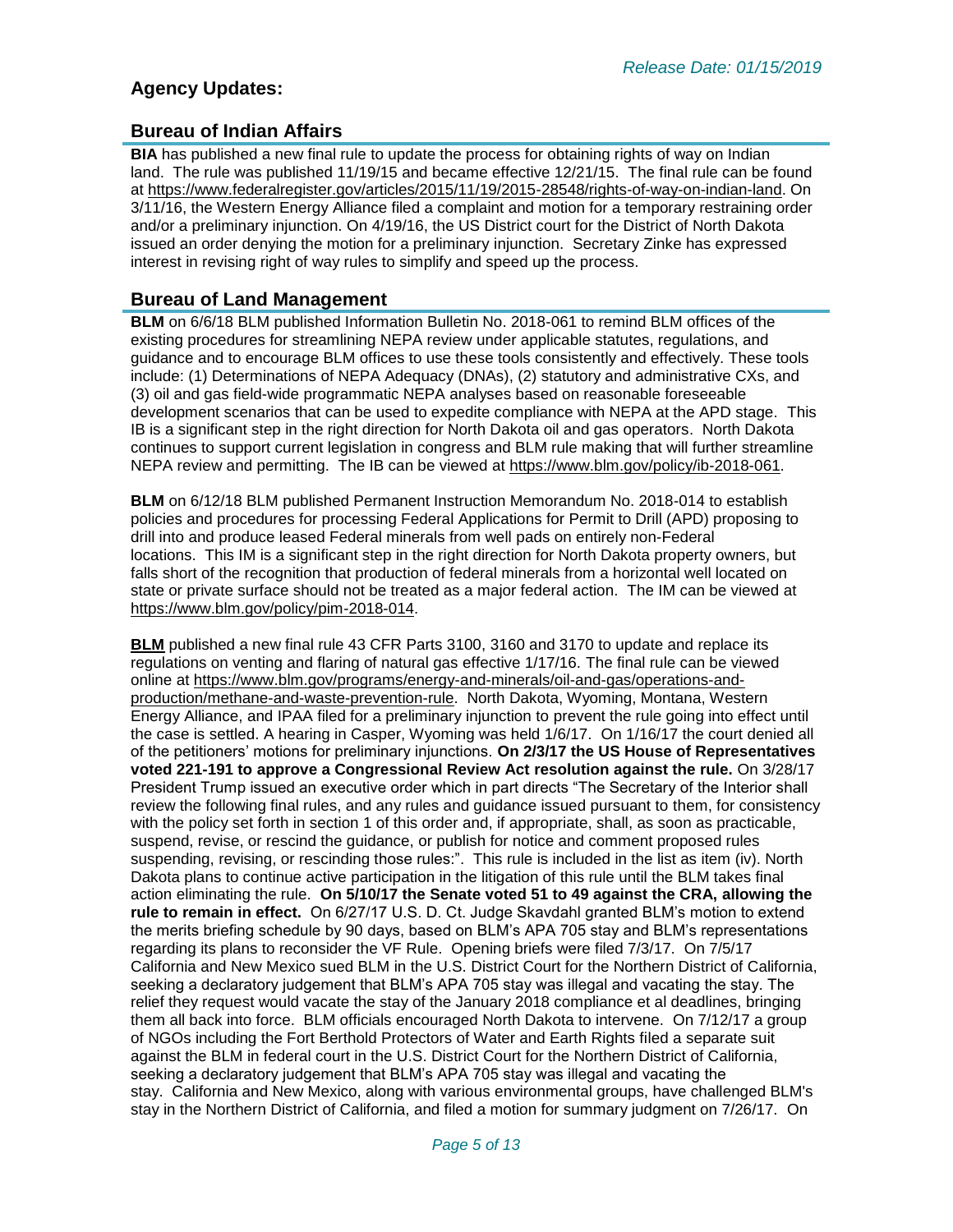#### *Release Date: 01/15/2019*

8/24/17 North Dakota filed a response supporting BLM's motion, a motion to intervene, and a motion to change venue to Wyoming in an attempt to prevent all of the litigation regarding the timing of the Flaring Rule, including the future rulemakings further extending compliance deadlines that BLM has stated that it intends to publish, could end up in front of the magistrate judge in the Northern District of California instead of Judge Skavdahl in Wyoming. On 10/04/17 the federal magistrate judge in the Northern District of California granted the summary judgement motion by California, New Mexico, and several NGOs throwing out BLM's administrative and temporary postponement of several of the future rules compliance dates/obligations. On 10/05/17 the BLM issued a Federal Register Notice for a proposed rule that if finalized will delay certain requirements of the BLM Rule until January 17, 2019. North Dakota submitted comments to (1) support BLM's decision to delay certain compliance requirements and (2) continue to make the record that BLM exceeded its authority to promulgate the rule in the first place with particular emphasis on the specific/unique North Dakota considerations at issue. NDIC comments are available at [http://www.nd.gov/ndic/ic](http://www.nd.gov/ndic/ic-press/dmr-blm-comments17-11.pdf)[press/dmr-blm-comments17-11.pdf.](http://www.nd.gov/ndic/ic-press/dmr-blm-comments17-11.pdf) BLM, the states of CA & NM, and the NGOs supporting the current final rule were granted an extension to file response briefs to December  $11<sup>th</sup>$  in the WY court. Oral arguments are scheduled on December  $18^{th}$ . Judge Skavdahl has indicated he wishes to decide the merits of this case before the major compliance requirements of the current final rule take effect in January of 2018. On 11/29/17 North Dakota filed a response to industry petitioner's motion for a preliminary injunction supporting a preliminary or permanent injunction. On 12/4/17 USDOJ petitioned the 9<sup>th</sup> US Judicial Circuit Court in San Francisco to review and overturn the Northern District of California court's November decision ordering the US Bureau of Land Management to make oil and gas producers comply with the methane emissions requirements while the rules are being reviewed. Briefs in favor of the industry preliminary injunction motion are due on 12/18/17 and briefs responding to BLM's motion to stay the litigation are due on 1/5/18. On 12/7/17 BLM published a rule in the Federal Register delaying the methane regulation until January 2019, saying the previous rule is overly burdensome to industry. Officials said the delay will allow the federal Bureau of Land Management time to review the earlier rule while avoiding tens of millions of dollars in compliance costs to industry that may turn out to be unnecessary. On 12/19/17 BLM was sued by California, New Mexico, and a large group of NGOs in the Northern District of California federal court over the 12/7/17 rule extending certain compliance dates in BLM's 2016 Rule. The complaint requests that BLM's extension rule be set aside and the provisions it relates to reinstated. On 12/26/17 BLM filed a motion seeking to stay the litigation in the U.S. District Court case in WY and to vacate the January 5 briefing deadline, a motion in which the industry trade associations and Montana and Wyoming joined. North Dakota and Texas filed a short response on 12/27/17 asking the Court to deny the motion or allow until 1/12/18 to fully respond to BLM's holiday week motion. On 12/29/17 the Wyoming district court granted BLM's motion to stay the 2016 Rule challenge litigation. On 2/22/18 BLM published a new rule proposal to revise the 2016 final Waste Prevention Rule (also known as the venting and flaring rule). The proposed rule would eliminate duplicative regulatory requirements and re-establish long-standing requirements that the 2016 final rule sought to replace. While the proposed rule is open for public comment generally, the Federal Register notice specifically requests comment on ways that the BLM can reduce the waste of gas by incentivizing the capture, reinjection, or beneficial use of the gas. Public comments on this proposed rule were due to the BLM on or before 4/23/18. NDIC comments can be viewed at [http://www.nd.gov/ndic/ic-press/blm%20comments%20180417.pdf.](http://www.nd.gov/ndic/ic-press/blm%20comments%20180417.pdf) On 2/22/18 Judge Orrick in the Northern District of California entered a preliminary injunction against the BLM's "Suspension Rule" which suspended for one year certain compliance deadlines in BLM's Venting and Fairing Rule. Judge Orrick also denied North Dakota's motion to transfer the case to the District of Wyoming where Judge Skavdahl had stayed the original rule on the grounds that parties were protected by the Suspension Rule. The immediate effect of this decision was to reinstate the BLM Venting and Fairing Rule in full, along with compliance deadlines that became effective January 17, 2018, and remove the protections relied upon by Judge Skavdahl the District of Wyoming case. On 3/7/18 U.S. District Court Judge Skavdahl granted the North Dakota/Texas Motion to lift the stay in the challenge to the BLM's Venting & Flaring Rule. The California Court explicitly adopted North Dakota's central position in intervention - stating that "I express no judgment whatsoever in this opinion on the merits of the [V&F] Rule," showing great deference to Judge Skavdahl and the existing case in his Court and rejecting the California, NM, and NGOs request to uphold the V&F Rule. Judge Skavdahl's Lift Stay Order gives BLM until March 14 to file its response to North Dakota/Texas, as well as to the motions filed by Wyoming/Montana and Industry, with reply briefs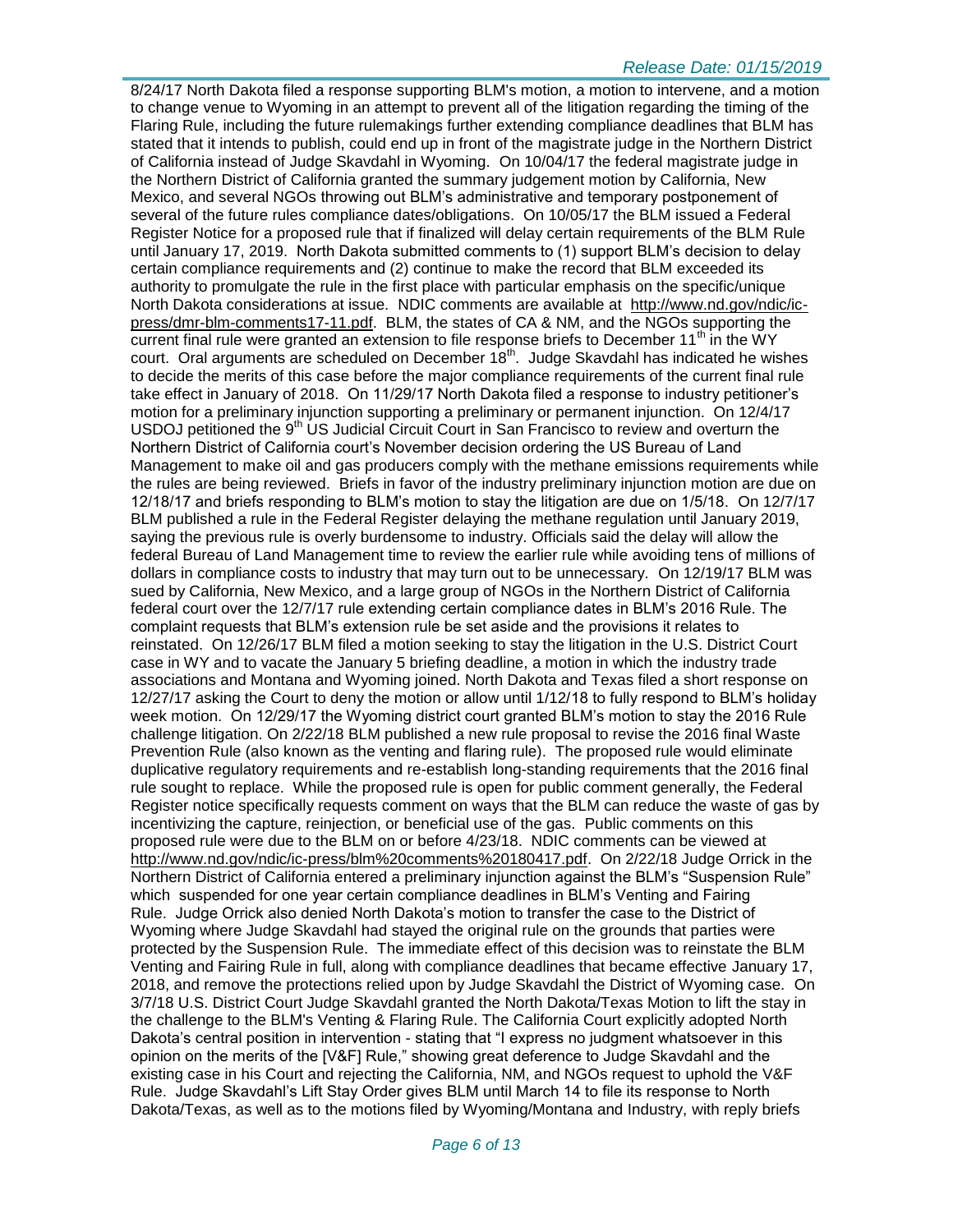#### *Release Date: 01/15/2019*

due March 21. Wyoming/Montana are seeking a partial stay of the VF Rule under Section 705, and Industry is seeking a partial Preliminary Injunction of the Rule. On 4/4/18 U.S. District Judge Skavdahl issued an order granting Wyoming's request for a partial stay of the Rule under Section 705 of the APA. The Court's limited Stay Order provides immediate relief to industry, but the balance of the Rule, including BLM's unlawful exercise of authority over State and private mineral interests through an over-inclusive application of communitization remains. The Court denied the North Dakota/Texas motion to move forward to complete briefing on the merits, and also denied industry's motion for a preliminary injunction. The Court expressed frustration with " the administrative dysfunction" reflected by this case as it ping-pongs between the District Courts of Wyoming and the N.D. of CA and BLM's various attempts to delay, rescind or replace the Rule, concluding that "going forward on the merits at this point remains a waste of judicial resources and disregards prudential ripeness concerns." On 4/5/18 15 NGOs filed a Notice of Appeal with the 10th Circuit. California & New Mexico followed suit on 4/5/18 and have now also filed an appeal with the 10th Circuit. On  $9/12/18$  North Dakota filed a brief in the 10<sup>th</sup> Circuit Court of Appeals urging the Court, if it chooses to reverse the Wyoming district court's Stay Order, to remand the case back to the Wyoming district court with direction to finish this protracted legal process by promptly proceeding to a ruling on the merits. On 9/18/18 BLM issued their final rule revising the Obama-era Waste Prevention Rule, also referred to as the venting and flaring rule. The new rule will better align venting and flaring regulations with President Trump's priorities on energy development, job creation, and reduced compliance costs. These changes will also allow BLM to recognize existing state regulatory efforts and avoid duplicative requirements. In response to comments and after further consideration, the BLM made the following modifications to the proposed rule in this final rule: (1) Clarification that the 24-hour limit on royalty-free flaring during downhole well maintenance and liquids unloading in § 3179.104 applies "per event"; (2) Addition of a standard for "applicable rules, regulations, or orders" of a State regulatory agency or tribe in § 3179.201(a); and (3) Addition of a provision allowing for tribes to seek BLM approval to have tribal rules apply in place of any or all of the provisions of subpart 3179. The revised rule goes into effect on 11/27/18. On 9/28/18 a coalition of 17 conservation and tribal citizen groups filed a lawsuit challenging the decision to revise the Bureau of Land Management's Waste Prevention Rule, stating that the rule violates a number of existing federal policies. The states of New Mexico and California also filed a lawsuit challenging BLM's action. The BLM and NDIC as well as the BLM and MHA are working on agreements to implement section 3179.201. However, the partial federal government shut down has suspended discussions.

**BLM** revised final regulations for hydraulic fracturing on federal and Indian lands were published in the CFR on 3/26/15 and they were scheduled to go into effect 6/24/15. North Dakota, Colorado, Utah, Wyoming, Western Energy Alliance, and IPAA filed for a preliminary injunction to prevent the rules going into effect until the case is settled. Following a lengthy hearing in Casper, Wyoming on 6/23/15, the court issued a stay on the rules. On 9/30/15 the court granted a preliminary injunction, preventing the rules from being enforced until litigation on the rule is final. The 10<sup>th</sup> Circuit Court of Appeals issued an order 3/10/16 denying the industry alternative motion for a stay. On 6/21/16 the court found the rule to be unlawful and ordered it set aside. The plaintiffs filed a motion with the US Court of Appeals for the Tenth Circuit to dismiss the appeal of the preliminary injunction. The Department of Justice on behalf of the BLM and the intervening environmental groups filed an appeal of the decision on the rule and oppose the motion to dismiss the appeal of the preliminary injunction. The North Dakota Response Brief to the US Court of Appeals for the Tenth Circuit was filed 9/15/16. NDIC comments on the rule can be found at [http://www.nd.gov/ndic/ic-press/BLM](http://www.nd.gov/ndic/ic-press/BLM-comments-120625.pdf)[comments-120625.pdf.](http://www.nd.gov/ndic/ic-press/BLM-comments-120625.pdf) On 3/28/17 President Trump issued an executive order which in part directs "The Secretary of the Interior shall review the following final rules, and any rules and guidance issued pursuant to them, for consistency with the policy set forth in section 1 of this order and, if appropriate, shall, as soon as practicable, suspend, revise, or rescind the guidance, or publish for notice and comment proposed rules suspending, revising, or rescinding those rules". This rule is included in the list as item (i). On 5/4/2017 BLM filed a request asking the court to hold the appeal in abeyance as it will "soon" initiate a rulemaking process to revise or rescind the 2015 Rule, that it had the authority to issue the Rule, but conceding that the Rule does not reflect BLM's current priorities or policies, as reflected in certain recent Presidential Executive Orders. After the BLM submitted its filings the 10th Circuit Court Appeals immediately directed the petitioners (including North Dakota) and the intervenors to file briefs by 6/5/17 to respond to BLM's position. Two amicus groups that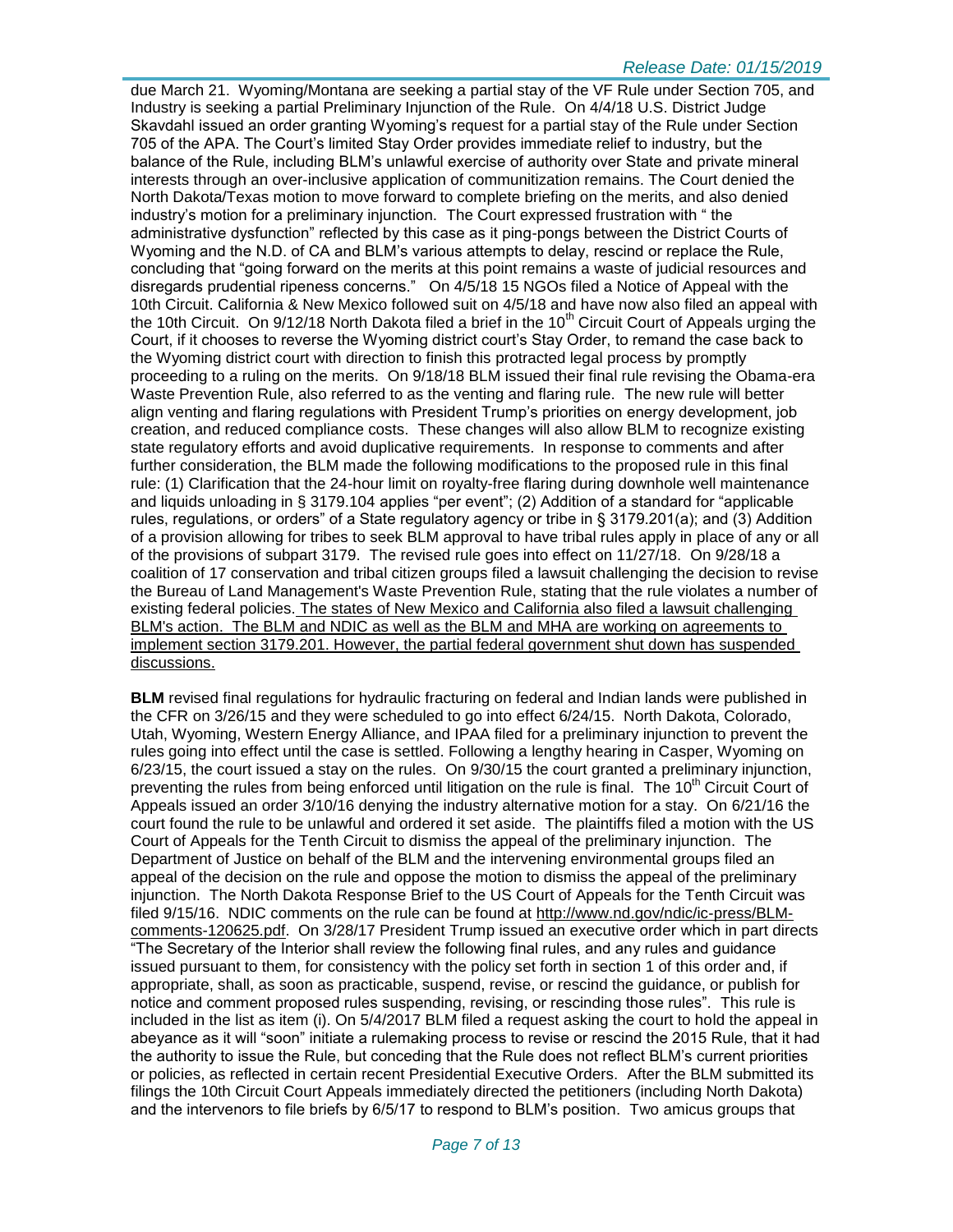#### *Release Date: 01/15/2019*

submitted merits briefs (the law school professors and former DOI officials) filed supplemental amicus briefs on the questions posed by the Court following the change of Administrations. The Court's Supplemental Order authorized the filing of these additional amicus briefs. Both briefs seek to capitalize on the BLM's continued insistence that it had the authority to issue the Rule (but concede that the 2015 HF Rule does not reflect BLM's current priorities or policies as reflected in certain recent Presidential Executive Orders). The two amicus groups solicit the Court to rule on the merits of the BLM and NGO appeals and to overturn the District Court decision, actually asking the Court to issue an advisory opinion on the BLM's authority. In addition to addressing the NGO arguments, North Dakota will respond to these two briefs in the context that all three parties are asking the Court to do what it is prohibited from doing by Article III of the U.S. Constitution. North Dakota filed a response brief 6/20/17 in support of the BLM action to put the rule in abeyance and take final action vacating the rule. Oral arguments before the 10<sup>th</sup> Circuit took place  $7/27/17$ . A recording of the oral arguments is now available on the home page of the court's website [http://www.ca10.uscourts.gov.](https://urldefense.proofpoint.com/v2/url?u=http-3A__www.ca10.uscourts.gov&d=DwMGaQ&c=2s2mvbfY0UoSKkl6_Ol9wg&r=-wqsZnBxny594KY8HeElow&m=Ul_VtJUX6iW5pvHjCcBxUWtskC0F4Dhry3sPtcEHvCw&s=laRHiLDv5w8otcQWQjpn82WMieoB2AZ-Q4M1LFQPL5s&e=) NDIC filed comments supporting BLM's rescission of the rule that can be found at [http://www.nd.gov/ndic/ic-press/dmr-blm-comment17-9.pdf.](http://www.nd.gov/ndic/ic-press/dmr-blm-comment17-9.pdf) On 09/21/17 the 10th Circuit issued a split (2-1) decision to dismiss the appeals as prudentially unripe, vacate the district court's judgment invalidating the rule, and remand with instructions to dismiss the underlying action without prejudice. Appellees State of North Dakota, State of Colorado, State of Utah, and State of Wyoming's filed a Petition for Panel Rehearing And/Or Request for En Banc Determination on 11/03/17. On 11/06/17 the court ordered the appellants to file a response to the Petition on or before 11/20/2017. The En Banc rehearing request was denied. The  $10<sup>th</sup>$  circuit court has not vet issued its mandate ending the current round of litigation in the Wyoming District court. The Ute tribe filed a motion on 1/12/18 asking the court to dismiss the appeals as moot based on the publication of the rescission rule and leave the WY court decision to vacate the rule in place. The court ordered the DOJ and BLM to file a response by 1/22/18. On 12/29/17 BLM published a final rule rescinding the 2015 Hydraulic Fracturing rules with 2 exceptions 1) the rule does not restore language requiring pre-approval of non-routine hydraulic fracturing operations and 2) the rule does not rescind changes to 43 CFR 3160 due to other rules published between 3/26/15 and 12/29/17 (electronic filing and venting & flaring rules). On 2/7/18 North Dakota filed a reply in support of its motion to dismiss the original rule appeal as moot pursuant to Federal Rule of Appellate Procedure 27(a)(4), and request that the Court should not issue the mandate, nor vacate the District Court's judgment based on two new and important developments: (1) on December 29, 2017, the Bureau of Land Management (BLM) promulgated a final rule rescinding the Hydraulic Fracturing Rule ("HF Rule"), and (2) on January 24, 2018, the Citizen Group Intervenors challenged the repeal of the HF Rule ("HF Repeal Rule") in the U.S. District Court for the Northern District of California.

**BLM** has published the North Dakota Greater Sage-Grouse Proposed Resource Management Plan Amendment and Final EIS. NDIC is evaluating whether the state needs to intervene in the lawsuit filed by Western Energy Alliance challenging the final plan. Information on the plan and EIS can be found at the following web addresses: [https://www.blm.gov/epl-front-](https://www.blm.gov/epl-front-office/eplanning/planAndProjectSite.do?methodName=dispatchToPatternPage¤tPageId=48797)

[office/eplanning/planAndProjectSite.do?methodName=dispatchToPatternPage&currentPageId=487](https://www.blm.gov/epl-front-office/eplanning/planAndProjectSite.do?methodName=dispatchToPatternPage¤tPageId=48797) [97.](https://www.blm.gov/epl-front-office/eplanning/planAndProjectSite.do?methodName=dispatchToPatternPage¤tPageId=48797) On 6/7/17 Secretary Zinke issued Secretarial Order 3353 to establish an internal review team that, among other things, evaluated both federal sage-grouse plans and state plans and programs to ensure they are complementary and explored possible plan modifications with local economic growth and job creation in mind. On 8/10/17 Secretary of the Interior Ryan Zinke received a report from the Department of the Interior Sage-Grouse Review Team (DOI Team) regarding possible plan and policy modifications to complement state efforts to improve Greater Sage-Grouse conservation and economic development on public lands. The report is the final product required by Secretarial Order 3353 "Greater Sage-Grouse Conservation and Cooperation with Western States". The report, the cover letter from the Bureau of Land Management to the Secretary, and the memo from Secretary Zinke to Deputy Secretary David Bernhardt are available at

[https://www.doi.gov/sites/doi.gov/files/uploads/so3353\\_memo\\_coverletter\\_report\\_080717.pdf.](https://www.doi.gov/sites/doi.gov/files/uploads/so3353_memo_coverletter_report_080717.pdf) NDI C is evaluating whether the state needs to comment or intervene in the lawsuit filed by Western Energy Alliance challenging the final plan. The U.S. District Court for the District of Nevada ruled in March 2017 that the BLM failed to adequately evaluate the designation of Sagebrush Focal Areas in its 2015 greater sage-grouse plan amendment for Nevada. In order to comply with the court's order and to address issues raised by various interested parties, and to consider recommendations in the November 4, 2017 report prepared by the Department of the Interior's Greater Sage-Grouse Review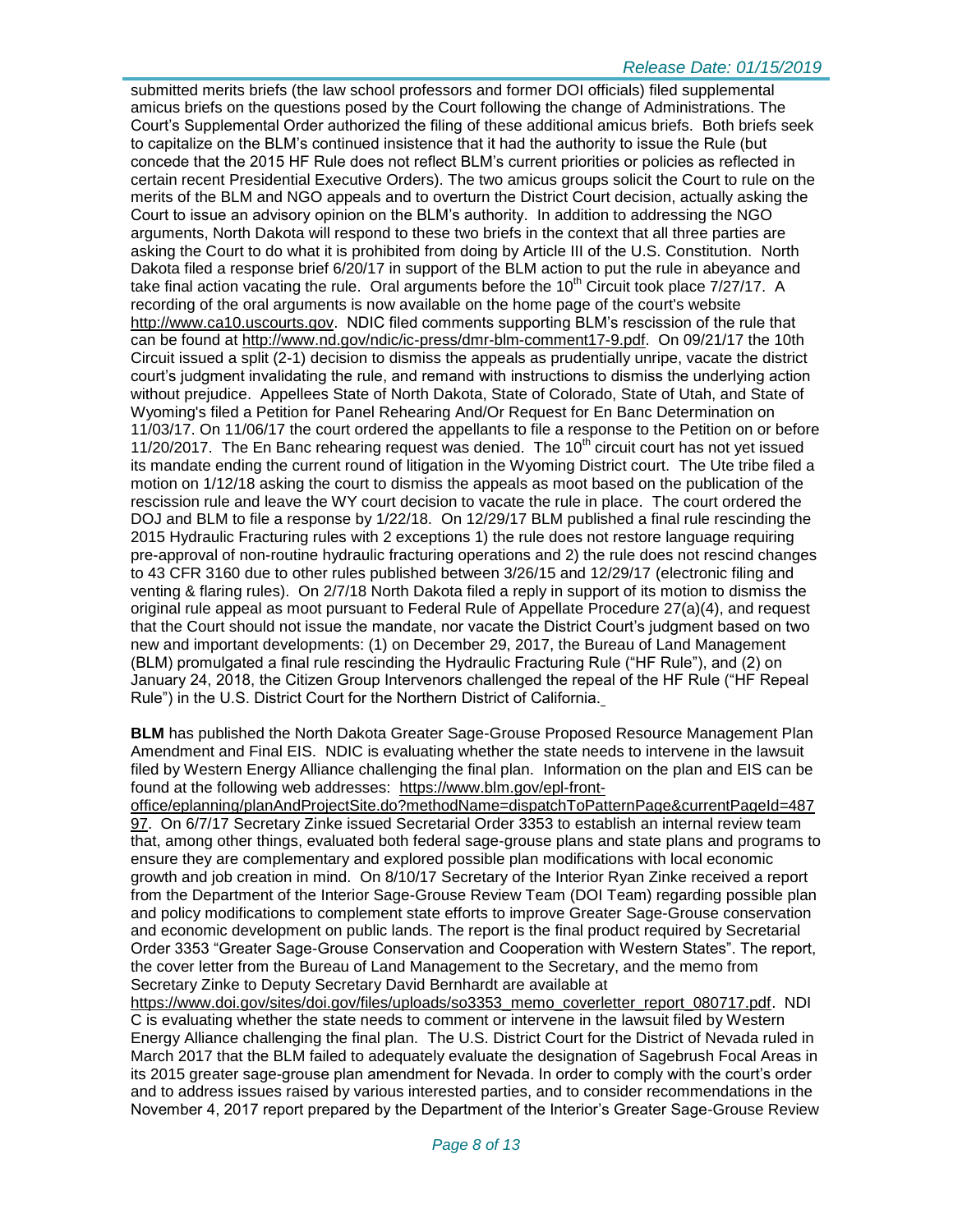Team in Response to Secretary's Order 3353 (SO 3353), the BLM intends to consider amending these plans. The BLM published a notice that initiates the public scoping process for RMP amendment(s) with associated NEPA document(s). The notice can be found at

[https://www.federalregister.gov/documents/2017/10/11/2017-21958/notice-of-intent-to-amend-land](https://www.federalregister.gov/documents/2017/10/11/2017-21958/notice-of-intent-to-amend-land-use-plans-regarding-greater-sage-grouse-conservation-and-prepare)[use-plans-regarding-greater-sage-grouse-conservation-and-prepare.](https://www.federalregister.gov/documents/2017/10/11/2017-21958/notice-of-intent-to-amend-land-use-plans-regarding-greater-sage-grouse-conservation-and-prepare) Comment period closed on December 27, 2017. The date(s) and location(s) of any scoping meetings will be announced at least 15 days in advance through local news media, newspapers and the BLM Web site at: [http://bit.ly/](http://bit.ly/​GRSGplanning) [GRSGplanning.](http://bit.ly/​GRSGplanning) In order to be included in the analysis, all comments must be received prior to the close of the 45-day scoping period or 15 days after the last public meeting, whichever is later. BLM will provide additional opportunities for public participation as appropriate. The NDIC comments, submitted on 12/1/17, can be found at [http://www.nd.gov/ndic/ic-press/dmr-comment-Sage.pdf.](http://www.nd.gov/ndic/ic-press/dmr-comment-Sage.pdf)

**BLM** On 8/9/17 the DOI Interior board of Land Appeals stayed drilling on the Slawson Torpedo wells. The MHA Nation appealed the BLM decision to grant drilling permits because the well pad is located 600 feet from Lake Sakakawea although a 2012 tribal law requires the wells be 2,640 feet from the lake. The spacing unit for the wells contains private, federal, and state minerals while the surface location is on private land within the boundaries of the Fort Berthold Reservation. On 8/15/17 U.S. District Court Judge Daniel Hovland granted Slawson's request to continue drilling and on 8/29/17 extended the order allowing drilling to continue until another hearing on the matter is held. On 6/21/18 the Mandan, Hidatsa and Arikara Nation sued the U.S. Department of the Interior challenging a decision from the agency's Office of Hearing and Appeals that the tribe said approved bids to drill near a lake within the boundaries of the nation's Fort Berthold Indian Reservation. Among other things, the nation asked for "an order setting aside and vacating the director's decision and holding that the eight [applications for permit to drill] must be denied because they are within 1,000 feet of Lake Sakakawea, the source of the MHA Nation's drinking water; or in the alternative reinstituting the board's stay order and remanding the case back to the Department of the Interior for reconsideration."

#### **Environmental Protection Agency**

**EPA** On 08/21/2018 the U.S. Environmental Protection Agency (EPA) proposed a new rule to reduce greenhouse gas (GHG) emissions from existing coal-fired electric utility generating units and power plants across the country. This proposal, entitled the Affordable Clean Energy (ACE) Rule, establishes emission guidelines for states to use when developing plans to limit GHGs at their power plants. The ACE Rule replaced the prior administration's Clean Power Plan (CPP) and instead empowers states, promotes energy independence, and facilitates economic growth and job creation. Pursuant to President Trump's Executive Order 13873, which directed Federal agencies to review burdensome regulations, the EPA undertook a review of the CPP. Many believed the CPP exceeded EPA's authority under the Clean Air Act, which is why 27 states, 24 trade associations, 37 rural electric co-ops, and three labor unions challenged the rule. The Supreme Court issued an unprecedented stay of the rule. The proposal was published in the Federal Register on 8/31/18 and EPA will take comment on the proposal for 60 days (until 10/30/18) and will hold a public hearing. More information is available at [https://www.epa.gov/stationary-sources-air-pollution/proposal](https://www.epa.gov/stationary-sources-air-pollution/proposal-affordable-clean-energy-ace-rule)[affordable-clean-energy-ace-rule.](https://www.epa.gov/stationary-sources-air-pollution/proposal-affordable-clean-energy-ace-rule)

**EPA** On 08/24/18 Trump administration officials at EPA announced they are phasing out the agency's enforcement focus on animal waste pollution and the oil and gas industry. Enforcement chief Susan Bodine said she wants to shift the focus away from oil and gas as a sector deserving of extra scrutiny and toward prioritizing broad environmental problems, such as air pollution.

**EPA** On 6/26/18 EPA Administrator Pruitt direct the Office of Water to prepare a proposal for submission to the Office of Management and Budget and seek public comment within six months that proposes to consider, at a minimum, changes to EPA regulations that would govern the future use of EPA section 404(c) authority: 1) Eliminating the authority to initiate the section 404(c) process before a section 404 permit application has been filed with the Corps or a state, otherwise known as the "preemptive veto", 2) Eliminating the authority to initiate the section 404(c) process after a permit has been issued by the Corps or a state, otherwise known as the "retroactive veto", 3) Requiring a regional administrator to obtain approval from EPA Headqua11ers before initiating the section 404(c) process, 4) Requiring a regional administrator lo review and consider the findings of a final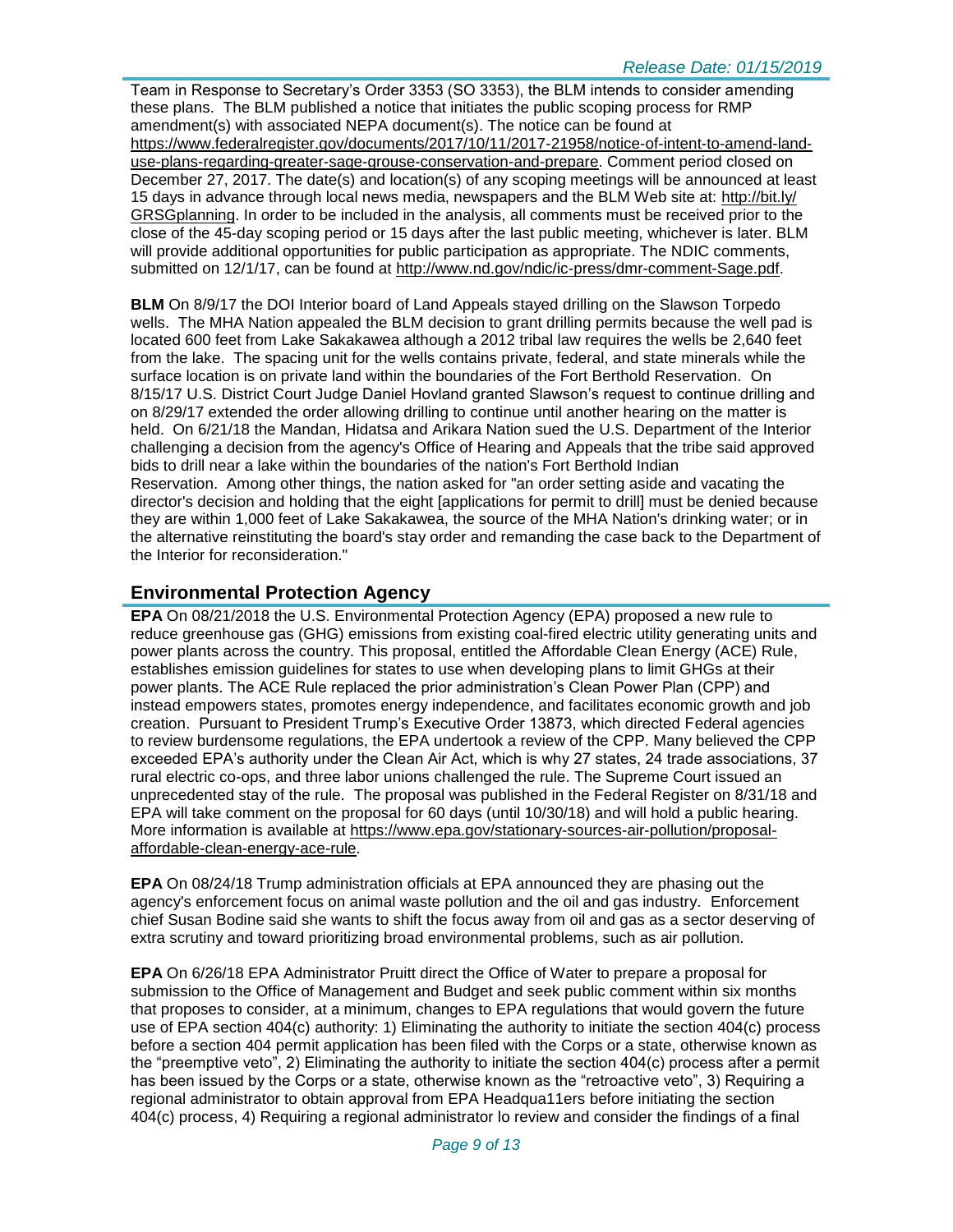Environmental Assessment or Environmental Impact Statement prepared by the Corps or a state before preparing and publishing notice of a proposed determination, and 5) Requiring the agency to publish and seek public comment on a final determination before such a determination takes effect.

**EPA** On 8/26/15 a coalition of environmental organizations filed a 60 day legal notice with the U.S. Environmental Protection Agency demanding more regulation of drilling and fracking waste. The groups are the Environmental Integrity Project, Natural Resources Defense Council, Earthworks, Responsible Drilling Alliance, San Juan Citizens Alliance, West Virginia Surface Owners Rights Organization, and the Center for Health, Environment and Justice. On 5/4/16 the same environmental groups filed suit against the EPA in the federal district court for the District of Columbia. The Plaintiffs Allege that EPA "has failed to meet its nondiscretionary duty" under the federal Resource Conservation and Recovery Act (RCRA ) to review and revise the RCRA Subtitle D solid waste regulations for O&G wastes every three years and that EPA last completed such a review in 1988 and that EPA has failed to review or revise the guidelines for state solid waste plans since 1981.

#### Plaintiffs want to force EPA to do two things-

1. Issue more stringent regulations for managing and disposing of O&G wastes, including on issues such as open-air pits and impoundments used for storing O&G wastewater, underground injection wells, and the transportation of O&G wastes by truck or pipeline.

2. Make the state solid waste plan guidelines more stringent and comprehensive. The document filed in the suit can be found at [http://environmentalintegrity.org/wp](http://environmentalintegrity.org/wp-content/uploads/2016-05-04-RCRA-OG-Wastes-Deadline-Suit-Complaint-FILED.pdf)[content/uploads/2016-05-04-RCRA-OG-Wastes-Deadline-Suit-Complaint-FILED.pdf](http://environmentalintegrity.org/wp-content/uploads/2016-05-04-RCRA-OG-Wastes-Deadline-Suit-Complaint-FILED.pdf) On 6/30/16 North Dakota filed motions to intervene in order to prevent a sue and settle situation that would adversely impact state regulatory jurisdiction and to dismiss the case. Motions to Intervene were also filed by the Texas Railroad Commission, American Petroleum Institute, Independent Petroleum Association of America, and the association of Texas oil and gas producer/royalty owners (TIPRO). The plaintiffs and EPA each filed motions to oppose the motions to intervene. North Dakota filed a reply in support of its motion on 9/23/16. Late Friday afternoon 11/18/16 the U.S. District Court in Washington DC denied North Dakota and the two industry association's Motions to Intervene. The Court accepted the NGOs' statements in their briefs that all they asked for in their Complaint was a deadline for EPA to conduct a rulemaking, and concluded that none of the intervenors had demonstrated a sufficient "injury" to support standing in that context. On 12/23/16, EPA and the NGOs submitted a proposed consent decree to the Court that would settle the RCRA Subtitle D litigation. Unlike under the Clean Air Act, there is no statutory RCRA requirement that the proposed decree be published in the Federal Register or put out for public comment. NDIC has significant concerns about the proposed decree and submitted a letter to the court expressing those concerns. Since the court denied ND's motion to intervene, ND is not a party. The consent decree was approved Dec. 28 by U.S. District Judge John D. Bates. The EPA has agreed to review the regulations and by November 2019 either propose new rules or determine that new rules aren't necessary. This is a sue and settle deal. On 1/13/17 North Dakota filed an appeal of the decision(s), consent decree, and federal reimbursement of plaintiffs legal costs. As part of the appeal process, on 03/24/17 North Dakota filed a statement of issues and the other administrative filings: (1) Whether the District Court erred in denying North Dakota's motion to intervene in order to represent its sovereign interests in a case in which the Plaintiffs-Appellees seek to compel the U.S. Environmental Protection Agency ("U.S. EPA") to review and revise solid waste management regulations under Subtitle D of the Resource Conservation and Recovery Act. (2) Whether the District Court erred in concluding that North Dakota did not have Article III standing in this case. (3) Whether the District Court erred in concluding that North Dakota should be held to a different, and more stringent, standard for Article III standing than the Plaintiffs-Appellees. (4) Whether the District Court erred in entering a Consent Decree that violates Subtitle D of RCRA because it omits statutory non-discretionary duties with which U.S. EPA must comply, and would impose new non-discretionary duties on U.S. EPA that are not contained in the statute. North Dakota filed its opening appeal brief in the UNITED STATES COURT OF APPEALS FOR THE DISTRICT OF COLUMBIA CIRCUIT on 5/23/17. The EPA and the NGOs filed briefs 6/21/17 and North Dakota filed a reply brief 7/5/17. Oral arguments on the denial of North Dakota's motion to intervene were conducted on 11/07/17. On 11/28/17 the D.C. Circuit denied North Dakota's appeal in the RCRA Subtitle D case. The Court did not engage the state's arguments and decided the case based on precedent from previous industry cases in which they denied intervention in "sue and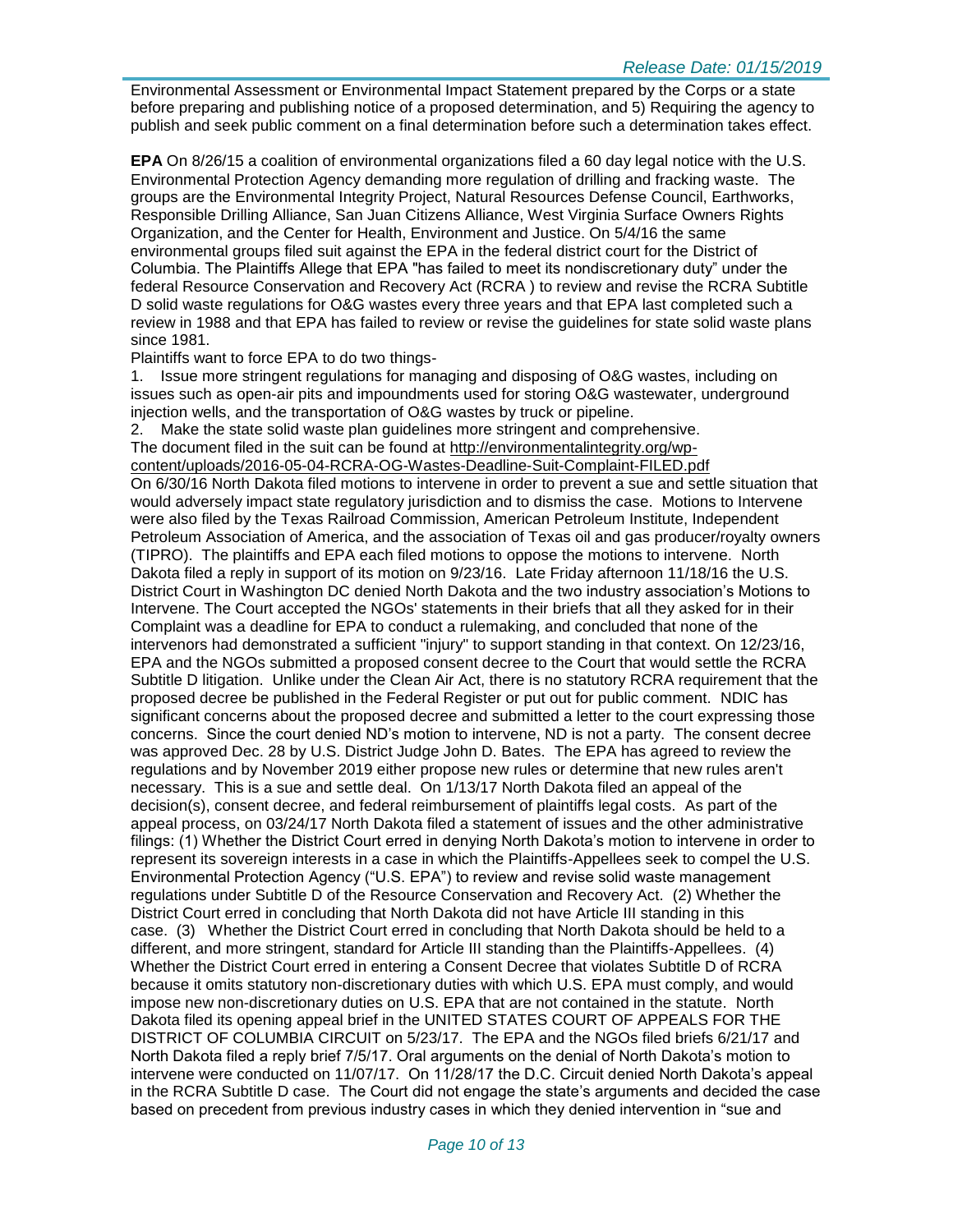settle" cases.

**EPA** On 6/3/16 the final rule proposing a suite of changes to Clean Air Act permitting requirements for new and modified emissions sources in the oil and natural gas industry was published in the Federal Register. On 6/29/16 the NDIC decided to file a Petition for Review with the US Appeals Court for the District of Columbia to defend the state's sovereign jurisdiction over oil and gas regulation. Thirteen other states have joined this effort. North Dakota declined the standard offer to explore settlement through the court's mediation program.

The proposed actions and NDIC comments are as follows:

o Proposed New Source Performance Standards – Docket ID number EPA-HQ-OAR-2010- 0505. NDIC comments can be found at [http://www.nd.gov/ndic/ic-press/EPA-HQ-OAR-2010-](http://www.nd.gov/ndic/ic-press/EPA-HQ-OAR-2010-0505.pdf) [0505.pdf](http://www.nd.gov/ndic/ic-press/EPA-HQ-OAR-2010-0505.pdf)

o Draft Control Techniques Guidelines – Docket ID number: EPA-HQ-OAR-2015-0216. NDIC comments can be found at<http://www.nd.gov/ndic/ic-press/EPA-HQ-OAR-2015-0216.pdf> o Proposed Source Determination Rule – Docket ID number: EPA-HQ-OAR-2013-0685. NDIC comments can be found at<http://www.nd.gov/ndic/ic-press/EPA-HQ-OAR-2013-0685.pdf> o Proposed Federal Implementation Plan for Implementing Minor New Source Review Permitting in Indian Country – Docket ID number: EPA-HQ-OAR-2014-0606. NDIC comments can be found at [http://www.nd.gov/ndic/ic-press/EPA-HQ-OAR-2014-0606.pdf.](http://www.nd.gov/ndic/ic-press/EPA-HQ-OAR-2014-0606.pdf)

North Dakota et al. and EPA have filed motions to govern further proceedings and briefing schedules. On 3/28/17 President Trump issued an executive order which in part directs "The Administrator shall review the final rule entitled "Oil and Natural Gas Sector: Emission Standards for New, Reconstructed, and Modified Sources," 81 Fed. Reg. 35824 (November 3, 2016), and any rules and guidance issued pursuant to it, for consistency with the policy set forth in section 1 of this order and, if appropriate, shall, as soon as practicable, suspend, revise, or rescind the guidance, or publish for notice and comment proposed rules suspending, revising, or rescinding those rules." On 4/7/17 EPA filed a motion to hold the cases in abeyance. On 6/8/17 the NGO environmental groups challenged EPA's November 5th decision to issue a 90 day stay of the Rule's upcoming implementation dates. The NGOs argue that EPA's justifications for its stay (onerous implementation costs and excessive state administrative burdens) of the Rule were already raised and rejected by EPA during EPA's original rulemaking and that the requirements of a "judicial stay" are not met. The NGO's action is a new case, filed in the D.C. Circuit. They have also filed an emergency motion asking the Court to immediately vacate EPA's decision. On November 3 the DC Circuit court issued a 2:1 decision granting the NGO petition and vacating EPA's 90 day stay of the rule. North Dakota filed an amicus brief in support of the EPA stay. On 7/13/17 the same DC Circuit court granted an EPA motion to recall the mandate and granting 14 days for then EPA to seek reconsideration or review by the full court. API and WVA along with other states filed petitions for rehearing en banc, but on 8/10/17 the entire DC Circuit issued an order denying the API and WVa et al States petitions. EPA now proposes a 2-year stay of certain provision in the oil and gas NSPS. North Dakota filed comments on 8/9/17 in support of the proposed 2-year stay. On 11/8/17 EPA published a Federal Register notice request for supplemental comments relating to the current Administration's efforts to change course on the oil and gas sector methane regulations put in place by the Obama Administration. North Dakota did not submit additional comment to EPA because the North Dakota comments submitted on 8/9/17 correctly advocate that EPA's rationale for the two year stay also justifies outright repeal of the original Rule, so it justifies a two year stay. On 9/11/18 EPA proposed targeted improvements to the 2016 New Source Performance Standards for the oil and gas industry that streamline implementation, reduce duplicative EPA and state requirements, and significantly decrease unnecessary burdens on domestic energy producers. This oil and gas targeted improvements package is expected to save up to approximately \$484 million in regulatory costs from 2019 – 2025 or \$75 million annually. More detailed information including how to comment can be found at [https://www.epa.gov/sites/production/files/2018-](https://www.epa.gov/sites/production/files/2018-09/documents/oil_and_gas_technical_proposal_fact_sheet.9.11.18_0.pdf) [09/documents/oil\\_and\\_gas\\_technical\\_proposal\\_fact\\_sheet.9.11.18\\_0.pdf.](https://www.epa.gov/sites/production/files/2018-09/documents/oil_and_gas_technical_proposal_fact_sheet.9.11.18_0.pdf)

**EPA** published an advanced notice of proposed rule-making to seek comments on the information that should be reported or disclosed for hydraulic fracturing chemical substances and mixtures and the mechanism for obtaining this information. The proposed rule-making is in response to a petition from Earthjustice and 114 other groups who are opposed to the use of the GWPC-IOGCC FracFocus website process of chemical disclosure and any type of trade secret protection for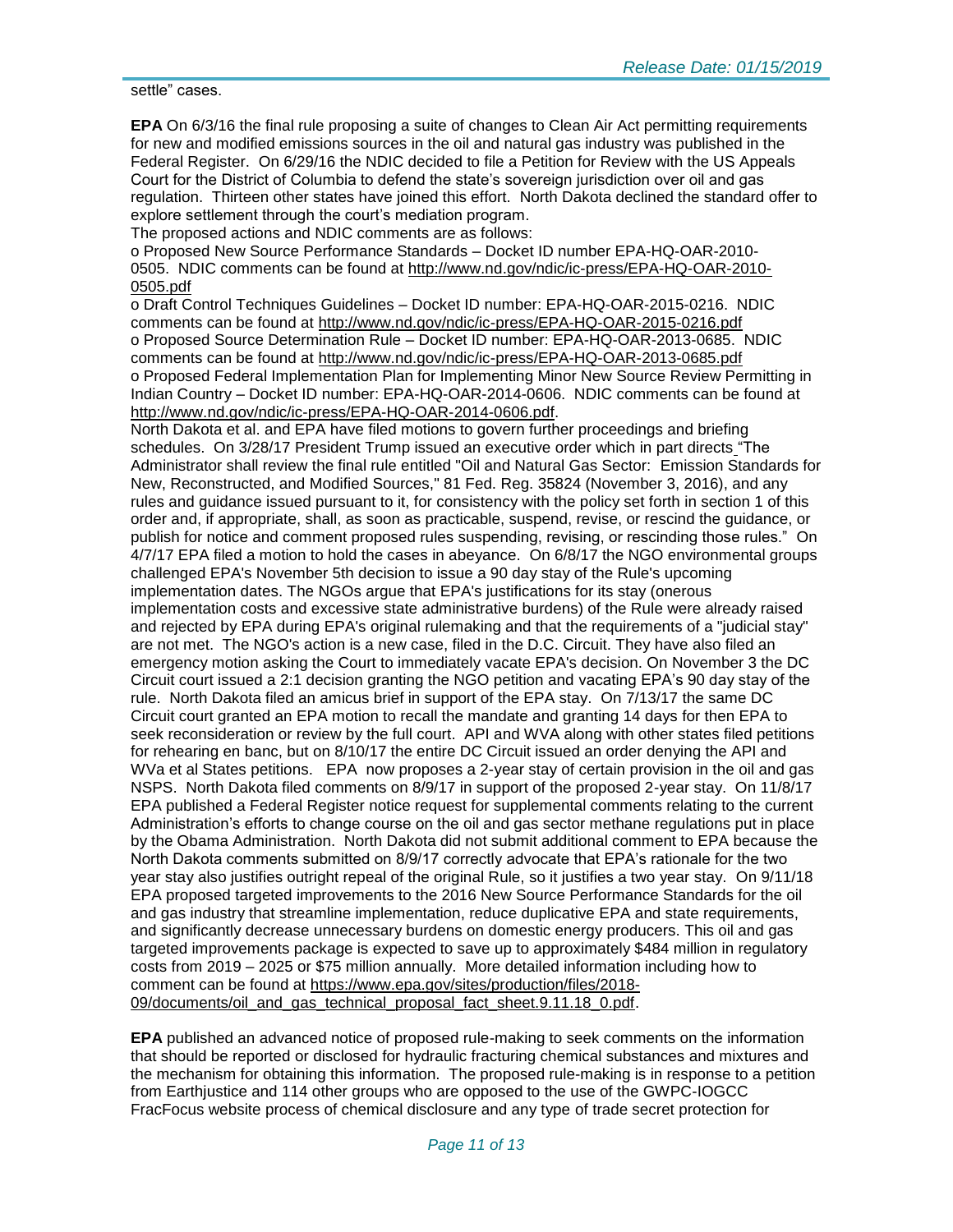hydraulic fracturing fluid mixtures. These groups are requesting EPA regulation of chemical disclosure under the federal Toxic Substances Control Act. Thanks to all who provided comments in support of a "states first" policy. NDIC comments can be viewed at [http://www.nd.gov/ndic/ic](http://www.nd.gov/ndic/ic-press/DMR-frac714.pdf)[press/DMR-frac714.pdf](http://www.nd.gov/ndic/ic-press/DMR-frac714.pdf)

**EPA** Administrator, Gina McCarthy, and the Assistant Secretary of the Army (Civil Works), Jo Ellen Darcy, signed the "Waters of the United States" final rule on 05/27/2015. The final rule was published in the Federal Register 7/29/15 and became effective in 37 states on 8/28/15. North Dakota, Alaska, Arizona, Arkansas, Colorado, Idaho, Missouri, Montana, Nebraska, New Mexico, Nevada, South Dakota, and Wyoming filed a lawsuit in U.S. District Court, claiming the final rule would harm states as regulators of the waters and lands. On 8/27/15 Federal District Judge Erickson granted a preliminary injunction preventing enforcement of the rule in the 13 states. The North Dakota case will now be subject to appeal, but no schedule has been set at this time. NDIC comments can be viewed at<http://www.nd.gov/ndic/ic-press/WOTUS-comments.pdf> Texas, Mississippi and Louisiana filed a joint complaint in the U.S. District Court for the Southern District of Texas, charging that the rule is unconstitutional. Ohio and Michigan filed a complaint in the U.S. District Court for the Southern District of Ohio, alleging that the expansion of jurisdiction includes dry land. Georgia and eight other states (Alabama, Florida, Kansas, Kentucky, South Carolina, Utah, West Virginia and Wisconsin) filed suit in the U.S. District Court for the Southern District of Georgia, asking the court to vacate the rule and block its enforcement by injunction. On 10/9/15 the United States Court Of Appeals for the Sixth Circuit granted a nationwide stay of the WOTUS rule pending jurisdiction determinations. On 2/28/17 President Trump signed an executive order directing the EPA to take action, paving the way for the elimination of the rule. North Dakota plans to continue active participation in the litigation of this rule until the EPA takes final action eliminating the rule. On 6/27/17 The EPA and USACOE filed an official proposal to withdraw the rule and begin a replacement rulemaking process. The proposed rule was published in the Federal Register on 6/27/17. A group of North Dakota agencies filed comments supporting withdrawal of the rule and beginning the replacement process.

#### **Pipeline and Hazardous Materials Safety Administration**

**PHMSA** Advance notice of proposed rulemaking (ANPRM)was announced 1/10/17. SUMMARY: PHMSA is considering revising the Hazardous Materials Regulations (HMR) to establish vapor pressure limits for unrefined petroleum-based products and potentially all Class 3 flammable liquid hazardous materials that would apply during the transportation of the products or materials by any mode. PHMSA is currently assessing the merits of a petition for rulemaking submitted by the Attorney General of the State of New York regarding vapor pressure standards for the transportation of crude oil. The petition requests that PHMSA implement a Reid Vapor Pressure (RVP) limit less than 9.0 pounds per square inch (psi) for crude oil transported by rail. This rule making could substantially interfere with NDIC oil conditioning regulations. You can read about the NDIC regulations at [https://www.dmr.nd.gov/oilgas/2014Permitting\(2\).asp.](https://www.dmr.nd.gov/oilgas/2014Permitting(2).asp) NDIC submitted comments on 3/20/17 and the comment period closed on 5/19/17. On 6/6/2018 Senator Schumer wrote urging DOE and PHMSA to propose and quickly finalize a rule establishing federal volatility standards for the shipment of crude oil by rail in the United States. The NDIC submitted letter on 6/28/18 to proactively correct several conclusions and statements in Senator Schumer's letter about NDIC oil conditioning regulations and provide the background and a better understanding of the state's oil conditioning standards for Bakken, Three Forks, and/or Sanish crude oil prior to market transport.

## **U.S. Forest Service**

**USFS** published for comment on 11/2/18 draft supplemental environmental impact statement for oil and gas leasing on the Dakota Prairie Grasslands. The proposal documents can be found at <https://www.fs.usda.gov/project/?project=40652> and clicking on Analysis. Comments can be mailed, hand delivered between the hours of 8:00 a.m. and 4:30 p.m. Monday through Friday; or faxed to (701) 227-7801. To submit comments electronically, please send to: [comments-northern-dakota](mailto:comments-northern-dakota-prairie@fs.fed.us)[prairie@fs.fed.us.](mailto:comments-northern-dakota-prairie@fs.fed.us) Electronic comments must be submitted in rich text format (rtf), Word (.doc) or Word Perfect format. The subject line must contain the name of the project for which you are submitting comments. Comments are due by 4:30 p.m. on 12/17/18. The recommended alternative